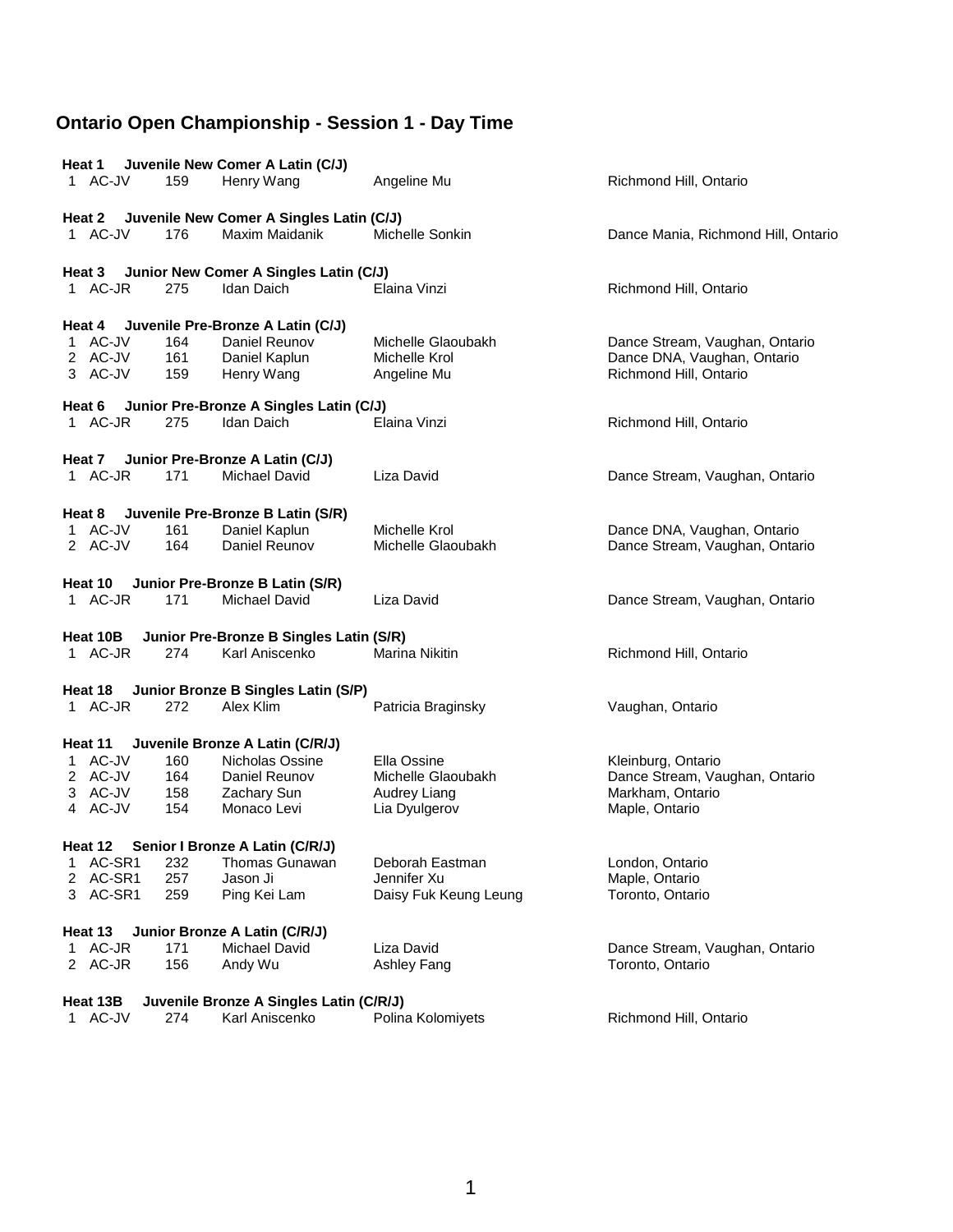|   |                     |            | Heat 14 Senior II Bronze A Latin (C/R/J)             |                                   |                                                                       |
|---|---------------------|------------|------------------------------------------------------|-----------------------------------|-----------------------------------------------------------------------|
|   | 1 AC-SR2            | 232        | Thomas Gunawan                                       | Deborah Eastman                   | London, Ontario                                                       |
|   | 2 AC-SR2            | 257        | Jason Ji                                             | Jennifer Xu                       | Maple, Ontario                                                        |
|   | 3 AC-SR2            | 259        | Ping Kei Lam                                         | Daisy Fuk Keung Leung             | Toronto, Ontario                                                      |
|   |                     |            |                                                      |                                   |                                                                       |
|   | Heat 15             |            | Junior Bronze A Singles Latin (C/R/J)                |                                   |                                                                       |
|   | 1 AC-JR             | 272        | Alex Klim                                            | Patricia Braginsky                | Vaughan, Ontario                                                      |
|   | 2 AC-JR             | 274        | Karl Aniscenko                                       | Marina Nikitin                    | Richmond Hill, Ontario                                                |
|   |                     |            |                                                      |                                   |                                                                       |
|   | Heat 16             |            | Youth Bronze A Singles Latin (C/R/J)                 |                                   |                                                                       |
|   | 1 AC-YTH            | 275        | Idan Daich                                           | <b>Betty Bendersky</b>            | Richmond Hill, Ontario                                                |
|   |                     |            |                                                      |                                   |                                                                       |
|   | Heat 17             |            | Senior III Bronze A Latin (C/R/J)                    |                                   |                                                                       |
|   | 1 AC-SR3            | 232        | <b>Thomas Gunawan</b>                                | Deborah Eastman                   | London, Ontario                                                       |
|   |                     |            |                                                      |                                   |                                                                       |
|   | Heat 19             |            | Juvenile Silver A Latin (S/R/C)                      |                                   |                                                                       |
|   | 1 AC-JV             | 176        | Maxim Maidanik                                       | Celine Amirov                     | Dance Mania, Richmond Hill, Ontario                                   |
|   |                     |            |                                                      |                                   |                                                                       |
|   | Heat 20             |            | Junior Silver A Singles Latin (S/R/C)                |                                   |                                                                       |
|   | 1 AC-JR             | 275        | <b>Idan Daich</b>                                    | <b>Britney Tsesler</b>            | Richmond Hill, Ontario                                                |
|   | 2 AC-JR             | 272        | Alex Klim                                            | Patricia Braginsky                | Vaughan, Ontario                                                      |
|   |                     |            |                                                      |                                   |                                                                       |
|   |                     |            | Heat 21 Senior I Silver A Latin (S/R/C)              |                                   |                                                                       |
|   | 1 AC-SR1            | 280        | Glen Chapman                                         | Keiko Ono                         | Oakville, Ontario                                                     |
|   |                     |            |                                                      |                                   |                                                                       |
|   |                     |            |                                                      |                                   |                                                                       |
|   | Heat 22<br>1 AC-JR  | 174        | Junior Silver A Latin (S/R/C)<br>Daniel Kryzhanovsky | Catherine Shevelevich             |                                                                       |
|   |                     |            |                                                      |                                   | Dance Mania, Richmond Hill, Ontario                                   |
|   | 2 AC-JR<br>3 AC-JR  | 166<br>173 | Victor Shpolsky<br>Daniel Gordon                     | Arielle Burshtain<br>Sofia Sonkin | Dance Stream, Vaughan, Ontario                                        |
|   | 4 AC-JR             | 165        |                                                      |                                   | Dance Mania, Richmond Hill, Ontario<br>Dance Stream, Vaughan, Ontario |
| 5 | AC-JR               | 163        | Idan Belopolski<br>Anry Mirzoian                     | Ilana Braginsky<br>Sophi Mirzoian | Dance DNA, Vaughan, Ontario                                           |
|   | 6 AC-JR             | 162        | Tom Kurlandski                                       | <b>Emily Roberts</b>              | Dance DNA, Vaughan, Ontario                                           |
|   |                     |            |                                                      |                                   |                                                                       |
|   |                     |            |                                                      |                                   |                                                                       |
|   | Heat 23<br>1 AC-SR2 | 280        | Senior II Silver A Latin (S/R/C)                     | Keiko Ono                         |                                                                       |
|   |                     |            | Glen Chapman                                         |                                   | Oakville, Ontario                                                     |
|   |                     |            |                                                      |                                   |                                                                       |
|   | Heat 24             |            | Senior III Silver A Latin (S/R/C)<br>Robert Duan     |                                   |                                                                       |
|   | 1 AC-SR3            | 284        |                                                      | Jacqueline Duan                   | Vaughan, Ontario                                                      |
|   |                     |            |                                                      |                                   |                                                                       |
|   | Heat 25             |            | Junior Silver B Latin (P/J)                          |                                   |                                                                       |
| 1 | AC-JR               | 174        | Daniel Kryzhanovsky                                  | <b>Catherine Shevelevich</b>      | Dance Mania, Richmond Hill, Ontario                                   |
| 2 | AC-JR               | 166        | Victor Shpolsky                                      | Arielle Burshtain                 | Dance Stream, Vaughan, Ontario                                        |
|   | 3 AC-JR             | 173        | Daniel Gordon                                        | Sofia Sonkin                      | Dance Mania, Richmond Hill, Ontario                                   |
|   | 4 AC-JR             | 165        | Idan Belopolski                                      | Ilana Braginsky                   | Dance Stream, Vaughan, Ontario                                        |
|   |                     |            |                                                      |                                   |                                                                       |
|   | Heat 26             |            | Juvenile Silver B Latin (P/J)                        |                                   |                                                                       |
|   | 1 AC-JV             | 176        | Maxim Maidanik                                       | Celine Amirov                     | Dance Mania, Richmond Hill, Ontario                                   |
|   |                     |            |                                                      |                                   |                                                                       |
|   | Heat 27             |            | Senior I Silver B Latin (P/J)                        |                                   |                                                                       |
|   | 1 AC-SR1            | 280        | Glen Chapman                                         | Keiko Ono                         | Oakville, Ontario                                                     |
|   |                     |            |                                                      |                                   |                                                                       |
|   | Heat 28             |            | Juvenile Gold A Latin (S/C/R/J)                      |                                   |                                                                       |
|   | 1 AC-JV             | 175        | Ivan Kolomiyets                                      | Ariella Shribman                  | Dance Mania, Richmond Hill, Ontario                                   |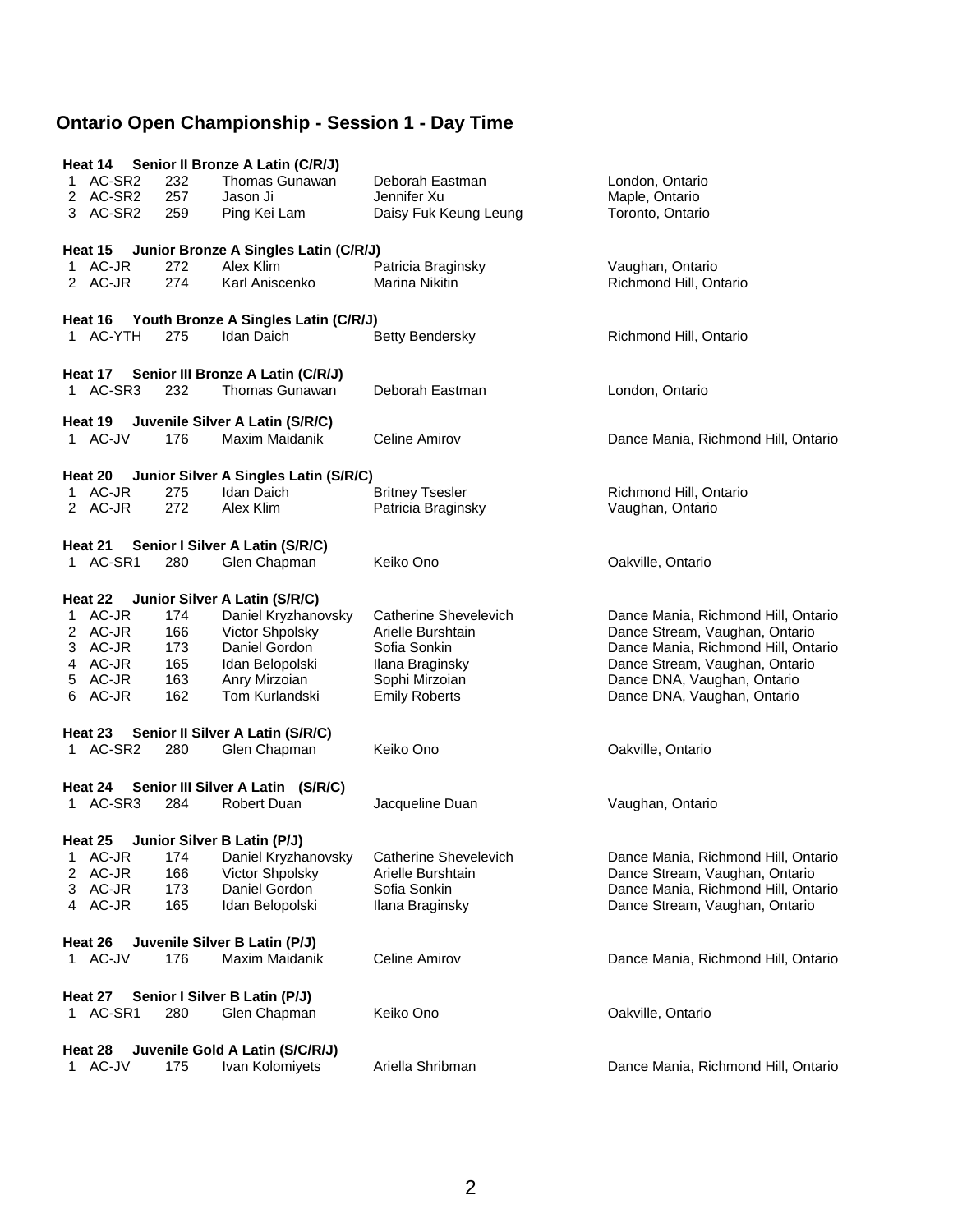| Heat 29                                       |            | Junior Gold A Latin (S/C/R/J)                     |                                              |                                                                       |  |  |
|-----------------------------------------------|------------|---------------------------------------------------|----------------------------------------------|-----------------------------------------------------------------------|--|--|
| 1 AC-JR<br>2 AC-JR                            | 166<br>172 | Victor Shpolsky<br>Matthew Kamenetsky             | Arielle Burshtain<br>Rachel Tulman           | Dance Stream, Vaughan, Ontario<br>Dance Mania, Richmond Hill, Ontario |  |  |
| Heat 30                                       |            | Junior Silver B Singles Latin (P/J)               |                                              |                                                                       |  |  |
| 1 AC-JR<br>2 AC-JR                            | 275<br>272 | Idan Daich<br>Alex Klim                           | <b>Britney Tsesler</b><br>Patricia Braginsky | Richmond Hill, Ontario<br>Vaughan, Ontario                            |  |  |
| Heat 32                                       |            | Juvenile Gold B Latin (C/P)                       |                                              |                                                                       |  |  |
| 1 AC-JV                                       | 175        | Ivan Kolomiyets                                   | Ariella Shribman                             | Dance Mania, Richmond Hill, Ontario                                   |  |  |
| Heat 33                                       |            | Junior Gold B Latin (C/P)                         |                                              |                                                                       |  |  |
| 1 AC-JR<br>2 AC-JR                            | 166<br>172 | Victor Shpolsky<br>Matthew Kamenetsky             | Arielle Burshtain<br>Rachel Tulman           | Dance Stream, Vaughan, Ontario<br>Dance Mania, Richmond Hill, Ontario |  |  |
| Heat 38                                       |            | Juvenile New Comer Standard (W/Q)                 |                                              |                                                                       |  |  |
| 1 AC-JV                                       | 159        | Henry Wang                                        | Angeline Mu                                  | Richmond Hill, Ontario                                                |  |  |
|                                               |            | Heat 39 Juvenile New Comer Singles Standard (W/Q) |                                              |                                                                       |  |  |
| 1 AC-JV                                       | 175        | Ivan Kolomiyets                                   | Polina Kolomiyets                            | Dance Mania, Richmond Hill, Ontario                                   |  |  |
| 2 AC-JV                                       | 176        | Maxim Maidanik                                    | Michelle Sonkin                              | Dance Mania, Richmond Hill, Ontario                                   |  |  |
| Heat 43                                       |            | Juvenile Pre-Bronze Standard (W/Q)                |                                              |                                                                       |  |  |
| 1 AC-JV                                       | 164        | Daniel Reunov                                     | Michelle Glaoubakh                           | Dance Stream, Vaughan, Ontario                                        |  |  |
| 2 AC-JV                                       | 161        | Daniel Kaplun                                     | Michelle Krol                                | Dance DNA, Vaughan, Ontario                                           |  |  |
| Heat 45                                       |            | Juvenile New Comer Combo (W/C)                    |                                              |                                                                       |  |  |
| 1 AC-JV                                       | 159        | Henry Wang                                        | Angeline Mu                                  | Richmond Hill, Ontario                                                |  |  |
| Heat 46                                       |            | Junior Pre-Bronze Combo (W/C)                     |                                              |                                                                       |  |  |
| 1 AC-JR                                       | 171        | Michael David                                     | Liza David                                   | Dance Stream, Vaughan, Ontario                                        |  |  |
| Heat 47                                       |            | Juvenile Pre-Bronze Singles Standard (W/Q)        |                                              |                                                                       |  |  |
| 1 AC-JV                                       | 175        | Ivan Kolomiyets                                   | Polina Kolomiyets                            | Dance Mania, Richmond Hill, Ontario                                   |  |  |
| Heat 48                                       |            | Junior Pre-Bronze Standard (W/Q)                  |                                              |                                                                       |  |  |
| 1 AC-JR                                       | 171        | Michael David                                     | Liza David                                   | Dance Stream, Vaughan, Ontario                                        |  |  |
| Heat 50                                       |            | Juvenile Pre-Bronze Combo (W/C)                   |                                              |                                                                       |  |  |
| 1 AC-JV                                       | 164        | Daniel Reunov                                     | Michelle Glaoubakh                           | Dance Stream, Vaughan, Ontario                                        |  |  |
| 2 AC-JV<br>3 AC-JV                            | 161<br>159 | Daniel Kaplun<br>Henry Wang                       | Michelle Krol<br>Angeline Mu                 | Dance DNA, Vaughan, Ontario<br>Richmond Hill, Ontario                 |  |  |
| Juvenile Bronze A Standard (W/F/Q)<br>Heat 52 |            |                                                   |                                              |                                                                       |  |  |
| 1 AC-JV                                       | 176        | Maxim Maidanik                                    | Celine Amirov                                | Dance Mania, Richmond Hill, Ontario                                   |  |  |
| 2 AC-JV                                       | 160        | Nicholas Ossine                                   | Ella Ossine                                  | Kleinburg, Ontario                                                    |  |  |
| 3 AC-JV<br>4 AC-JV                            | 158<br>154 | Zachary Sun<br>Monaco Levi                        | Audrey Liang<br>Lia Dyulgerov                | Markham, Ontario<br>Maple, Ontario                                    |  |  |
| Heat 52B                                      |            | Juvenile Pre-Bronze B Standard (W/Q)              |                                              |                                                                       |  |  |
| 1 AC-JV                                       | 164        | Daniel Reunov                                     | Michelle Glaoubakh                           | Dance Stream, Vaughan, Ontario                                        |  |  |
| Heat 53                                       |            | Junior Bronze A Standard (W/F/Q)                  |                                              |                                                                       |  |  |
| 1 AC-JR                                       | 156        | Andy Wu                                           | Ashley Fang                                  | Toronto, Ontario                                                      |  |  |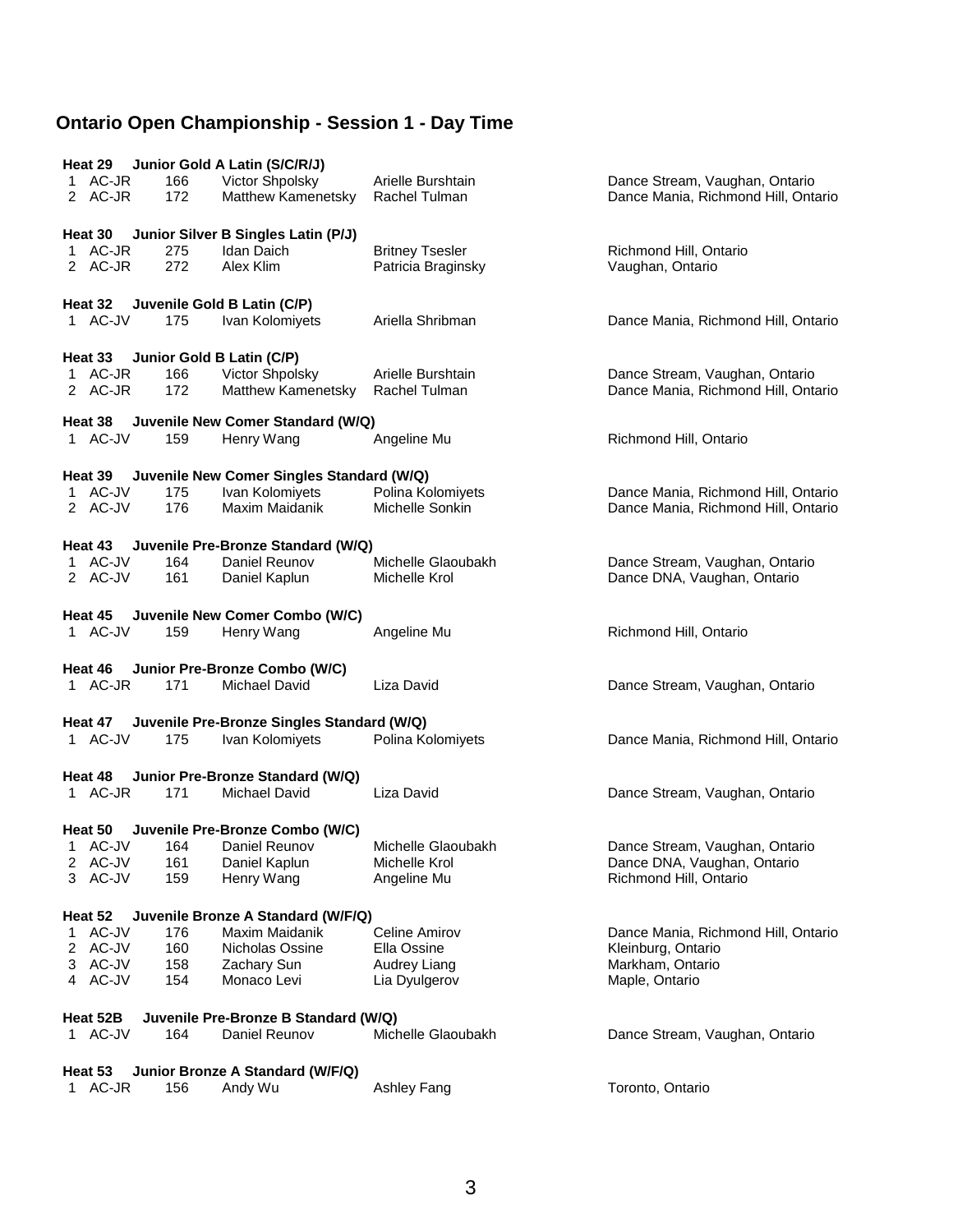|        |                |            | Heat 54 Senior I Bronze A Standard (W/F/Q)   |                                  |                                                                       |
|--------|----------------|------------|----------------------------------------------|----------------------------------|-----------------------------------------------------------------------|
|        | 1 AC-SR1       | 232        | Thomas Gunawan                               | Agnes Gunawan                    | London, Ontario                                                       |
|        | Heat 56        |            | Senior II Bronze A Standard (W/F/Q)          |                                  |                                                                       |
|        | 1 AC-SR2       | 229        | Tom Luong                                    | Donna Luong                      | Toronto, Ontario                                                      |
|        | 2 AC-SR2       | 232        | Thomas Gunawan                               | Agnes Gunawan                    | London, Ontario                                                       |
|        | Heat 58        |            | Senior III Bronze A Standard (W/F/Q)         |                                  |                                                                       |
|        | 1 AC-SR3       | 229        | Tom Luong                                    | Donna Luong                      | Toronto, Ontario                                                      |
|        | 2 AC-SR3       | 232        | Thomas Gunawan                               | Agnes Gunawan                    | London, Ontario                                                       |
|        | Heat 59        |            | Juvenile Bronze Combo (W/C/R/Q)              |                                  |                                                                       |
|        | 1 AC-JV        | 164        | Daniel Reunov                                | Michelle Glaoubakh               | Dance Stream, Vaughan, Ontario                                        |
|        | 2 AC-JV        | 158        | Zachary Sun                                  | Audrey Liang                     | Markham, Ontario                                                      |
|        | 3 AC-JV        | 154        | Monaco Levi                                  | Lia Dyulgerov                    | Maple, Ontario                                                        |
|        | Heat 60        |            | Senior I Bronze B Standard (T/VW)            |                                  |                                                                       |
|        | 1 AC-SR1       | 232        | Thomas Gunawan                               | Agnes Gunawan                    | London, Ontario                                                       |
|        | Heat 61        |            | Junior Bronze Combo (W/C/R/Q)                |                                  |                                                                       |
|        | 1 AC-JR        | 156        | Andy Wu                                      | Ashley Fang                      | Toronto, Ontario                                                      |
|        | 1 AC-JR        | 171        | Michael David                                | Liza David                       | Dance Stream, Vaughan, Ontario                                        |
|        |                |            | Heat 62 Senior II Bronze B Standard (T/VW)   |                                  |                                                                       |
|        | 1 AC-SR2       | 229        | Tom Luong                                    | Donna Luong                      | Toronto, Ontario                                                      |
|        | 2 AC-SR2       | 232        | Thomas Gunawan                               | Agnes Gunawan                    | London, Ontario                                                       |
|        | Heat 64        |            | Senior III Bronze B Standard (T/VW)          |                                  |                                                                       |
|        | 1 AC-SR3       | 229        | Tom Luong                                    | Donna Luong                      | Toronto, Ontario                                                      |
|        | 2 AC-SR3       | 232        | <b>Thomas Gunawan</b>                        | Agnes Gunawan                    | London, Ontario                                                       |
|        | Heat 65        |            | Juvenile Silver A Standard (W/T/Q)           |                                  |                                                                       |
|        | 1 AC-JV        | 175        | Ivan Kolomiyets                              | Ariella Shribman                 | Dance Mania, Richmond Hill, Ontario                                   |
|        | Heat 66        |            | Senior I Silver A Standard (W/T/Q)           |                                  |                                                                       |
|        | 1 AC-SR1       | 280        | Glen Chapman                                 | Keiko Ono                        | Oakville, Ontario                                                     |
|        | 2 AC-SR1       | 259        | Ping Kei Lam                                 | Daisy Fuk Keung Leung            | Toronto, Ontario                                                      |
|        | Heat 67        |            | Junior Silver A Standard (W/T/Q)             |                                  |                                                                       |
|        | 1 AC-JR        | 174        | Daniel Kryzhanovsky                          | Catherine Shevelevich            | Dance Mania, Richmond Hill, Ontario                                   |
| 2      | AC-JR          | 166        | Victor Shpolsky                              | Arielle Burshtain                | Dance Stream, Vaughan, Ontario                                        |
| 3      | AC-JR<br>AC-JR | 173        | Daniel Gordon                                | Sofia Sonkin                     | Dance Mania, Richmond Hill, Ontario                                   |
| 4<br>5 | AC-JR          | 172<br>165 | <b>Matthew Kamenetsky</b><br>Idan Belopolski | Rachel Tulman<br>Ilana Braginsky | Dance Mania, Richmond Hill, Ontario<br>Dance Stream, Vaughan, Ontario |
| 6      | AC-JR          | 163        | Anry Mirzoian                                | Sophi Mirzoian                   | Dance DNA, Vaughan, Ontario                                           |
|        | Heat 68        |            | Senior II Silver A Standard (W/T/Q)          |                                  |                                                                       |
| 1      | AC-SR2         | 281        | Victor Quon                                  | Cherelyn Yap Quon                | Dance Mania, Richmond Hill, Ontario                                   |
| 2      | AC-SR2         | 239        | Fred Wong                                    | Judy Teo                         | Scarborough, Ontario                                                  |
| 3      | AC-SR2         | 280        | Glen Chapman                                 | Keiko Ono                        | Oakville, Ontario                                                     |
|        | 4 AC-SR2       | 259        | Ping Kei Lam                                 | Daisy Fuk Keung Leung            | Toronto, Ontario                                                      |
|        | Heat 69        |            | Juvenile Silver B Standard (F/VW)            |                                  |                                                                       |
|        | 1 AC-JV        | 175        | Ivan Kolomiyets                              | Ariella Shribman                 | Dance Mania, Richmond Hill, Ontario                                   |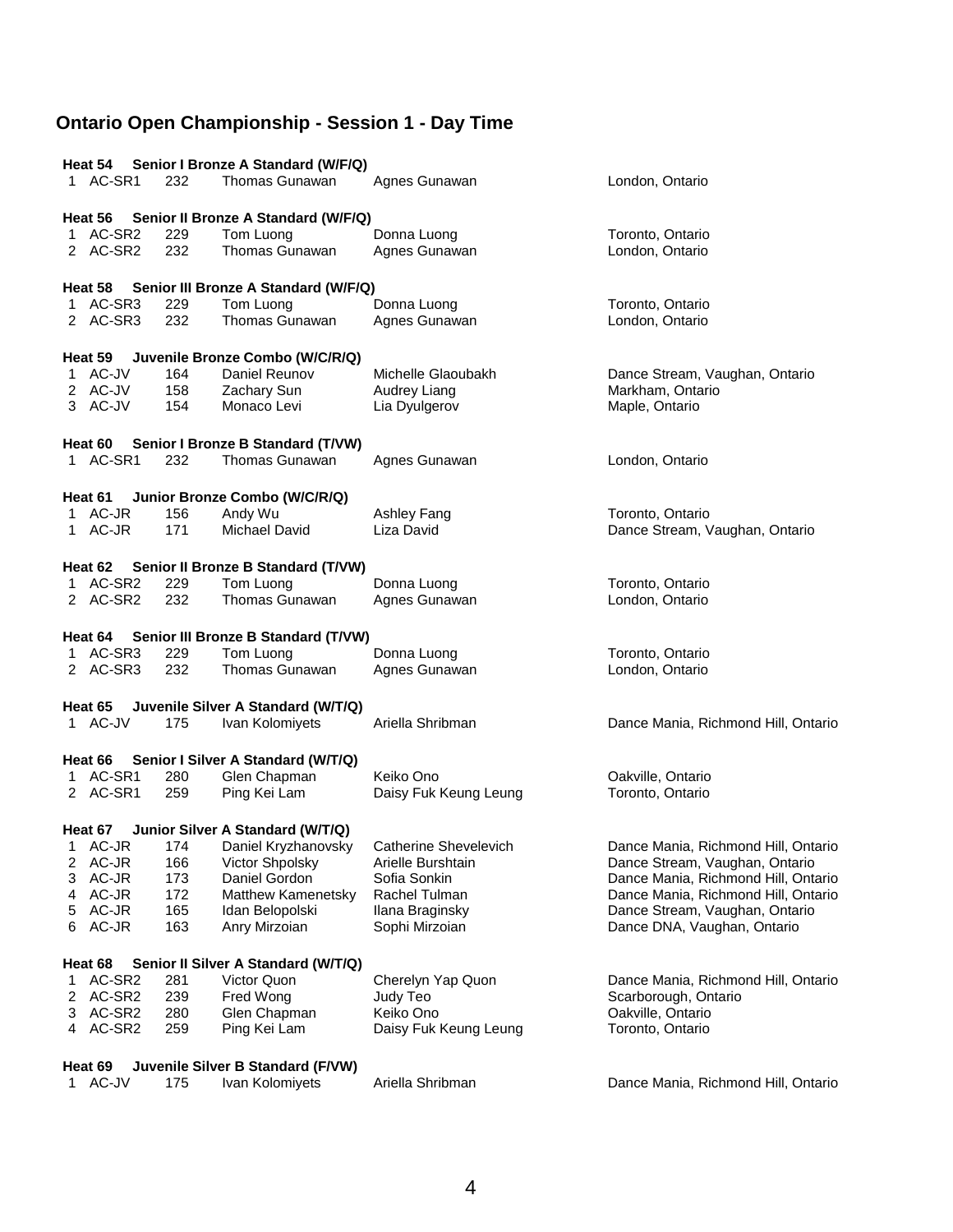|    |          |     | Heat 70 Junior Silver B Standard (F/VW)     |                              |                                     |
|----|----------|-----|---------------------------------------------|------------------------------|-------------------------------------|
|    | 1 AC-JR  | 174 | Daniel Kryzhanovsky                         | <b>Catherine Shevelevich</b> | Dance Mania, Richmond Hill, Ontario |
|    | 2 AC-JR  | 166 | Victor Shpolsky                             | Arielle Burshtain            | Dance Stream, Vaughan, Ontario      |
|    | 3 AC-JR  | 173 | Daniel Gordon                               | Sofia Sonkin                 | Dance Mania, Richmond Hill, Ontario |
|    | 4 AC-JR  | 172 | Matthew Kamenetsky                          | Rachel Tulman                | Dance Mania, Richmond Hill, Ontario |
|    | 5 AC-JR  | 165 | Idan Belopolski                             | Ilana Braginsky              | Dance Stream, Vaughan, Ontario      |
|    |          |     | Heat 71 Senior II Gold A Standard (W/T/F/Q) |                              |                                     |
|    | 1 AC-SR2 | 240 | Viacheslav Fedorov                          | Natalia Fedorova             | Toronto, Ontario                    |
|    | 2 AC-SR2 | 241 | Benny Tom                                   | Jeanie Tom                   | Mississauga, Ontario                |
|    | 3 AC-SR2 | 246 | Tony Chan                                   | Mimie Chan                   | Markham, Ontario                    |
|    | 4 AC-SR2 | 231 | Harry Knox                                  | Teresa Knox                  | Etobicoke, Ontario                  |
|    | 5 AC-SR2 | 236 | <b>Eric Norris</b>                          | <b>Brenda Mercer</b>         | Pickering, Ontario                  |
| 6  | AC-SR2   | 230 | <b>Trevor Cheng</b>                         | Amy Cheng                    | Mississauga, Ontario                |
|    | 7 AC-SR2 | 248 | <b>Richard Harris</b>                       | <b>Yvonne Grace</b>          | Grafton, Ontario                    |
|    | 8 AC-SR2 | 254 | Alfred C.W. Chan                            | Louise K.L. Chan             | Toronto, Ontario                    |
|    | Heat 72  |     | Senior III Silver A Standard (W/T/Q)        |                              |                                     |
|    | 1 AC-SR3 | 281 | Victor Quon                                 | Cherelyn Yap Quon            | Dance Mania, Richmond Hill, Ontario |
|    | 2 AC-SR3 | 239 | Fred Wong                                   | Judy Teo                     | Scarborough, Ontario                |
|    | 3 AC-SR3 | 284 | Robert Duan                                 | Jacqueline Duan              | Vaughan, Ontario                    |
|    |          |     |                                             |                              |                                     |
|    | Heat 73  |     | Senior I Silver B Standard (F/VW)           |                              |                                     |
|    | 1 AC-SR1 | 280 | Glen Chapman                                | Keiko Ono                    | Oakville, Ontario                   |
|    | 2 AC-SR1 | 259 | Ping Kei Lam                                | Daisy Fuk Keung Leung        | Toronto, Ontario                    |
|    | Heat 74  |     | Senior III Silver B Standard (F/VW)         |                              |                                     |
| 1. | AC-SR3   | 281 | Victor Quon                                 | Cherelyn Yap Quon            | Dance Mania, Richmond Hill, Ontario |
|    | 2 AC-SR3 | 239 | Fred Wong                                   | Judy Teo                     | Scarborough, Ontario                |
|    | 3 AC-SR3 | 284 | Robert Duan                                 | Jacqueline Duan              | Vaughan, Ontario                    |
|    |          |     |                                             |                              |                                     |
|    | Heat 75  |     | Senior II Silver B Standard (F/VW)          |                              |                                     |
| 1  | AC-SR2   | 281 | Victor Quon                                 | Cherelyn Yap Quon            | Dance Mania, Richmond Hill, Ontario |
|    | 2 AC-SR2 | 239 | Fred Wong                                   | Judy Teo                     | Scarborough, Ontario                |
|    | 3 AC-SR2 | 280 | Glen Chapman                                | Keiko Ono                    | Oakville, Ontario                   |
|    | 4 AC-SR2 | 259 | Ping Kei Lam                                | Daisy Fuk Keung Leung        | Toronto, Ontario                    |
|    | Heat 76  |     | Junior Gold A Standard (W/T/F/Q)            |                              |                                     |
|    | 1 AC-JR  | 170 | <b>Tamir Azbel</b>                          | Anna Kozyar                  | Dance Mania, Richmond Hill, Ontario |
|    | 2 AC-JR  | 166 | Victor Shpolsky                             | Arielle Burshtain            | Dance Stream, Vaughan, Ontario      |
|    | Heat 77  |     | Senior I Gold A Standard (W/T/F/Q)          |                              |                                     |
|    | 1 AC-SR1 | 240 | Viacheslav Fedorov                          | Natalia Fedorova             | Toronto, Ontario                    |
|    | 2 AC-SR1 | 246 | Tony Chan                                   | Mimie Chan                   | Markham, Ontario                    |
|    | 3 AC-SR1 | 241 | Benny Tom                                   | Jeanie Tom                   | Mississauga, Ontario                |
|    | 4 AC-SR1 | 231 | Harry Knox                                  | Teresa Knox                  | Etobicoke, Ontario                  |
|    | 5 AC-SR1 | 254 | Alfred C.W. Chan                            | Louise K.L. Chan             | Toronto, Ontario                    |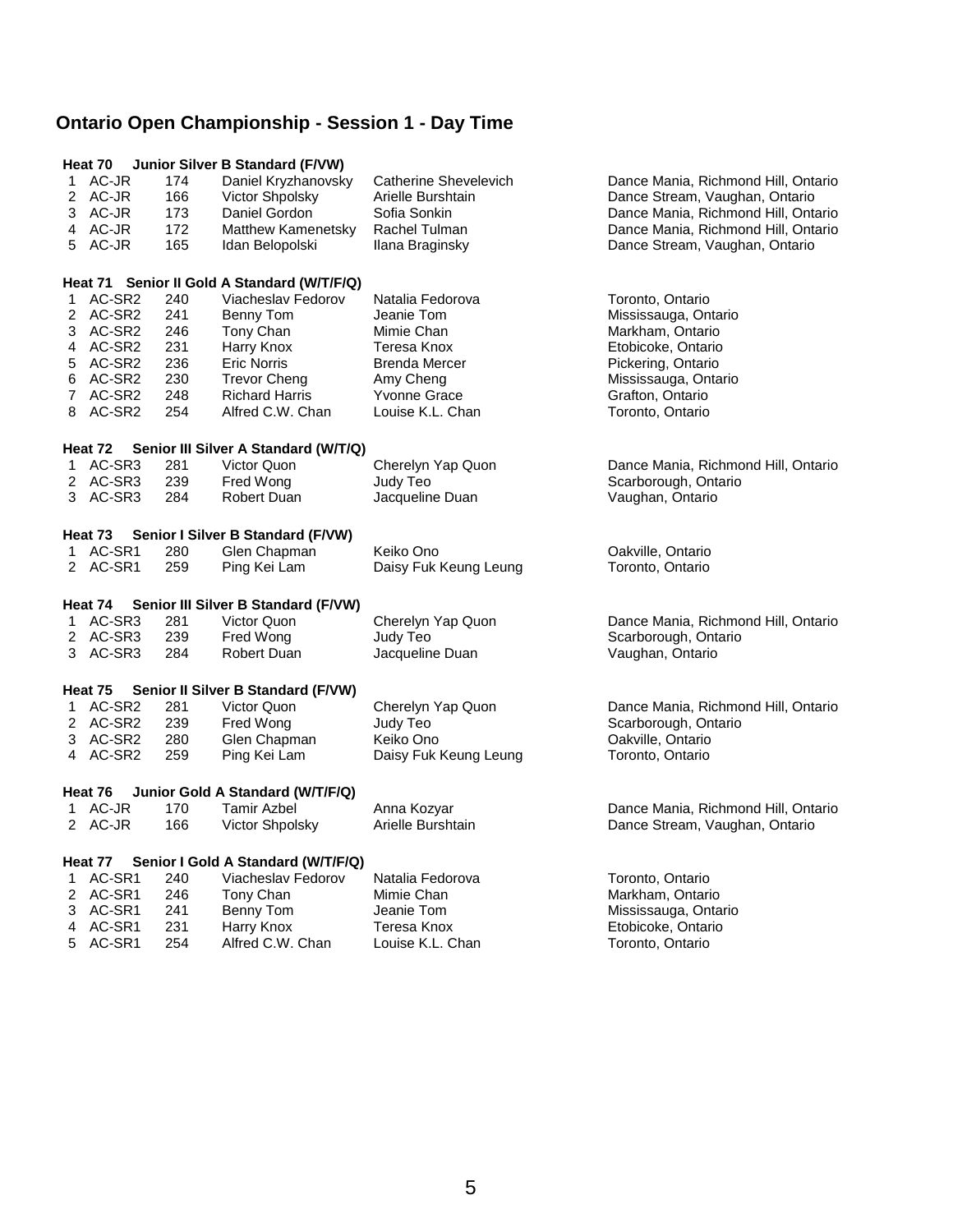|    | Heat 78            |            | Junior Gold B Standard (F/VW)                |                                  |                                                                       |
|----|--------------------|------------|----------------------------------------------|----------------------------------|-----------------------------------------------------------------------|
|    | 1 AC-JR<br>2 AC-JR | 170<br>166 | <b>Tamir Azbel</b><br><b>Victor Shpolsky</b> | Anna Kozyar<br>Arielle Burshtain | Dance Mania, Richmond Hill, Ontario<br>Dance Stream, Vaughan, Ontario |
|    | Heat 79            |            | Senior III Gold A Standard (W/T/F/Q)         |                                  |                                                                       |
|    | 1 AC-SR3           | 241        | Benny Tom                                    | Jeanie Tom                       | Mississauga, Ontario                                                  |
|    | 2 AC-SR3           | 236        | <b>Eric Norris</b>                           | <b>Brenda Mercer</b>             | Pickering, Ontario                                                    |
|    | 3 AC-SR3           | 230        | <b>Trevor Cheng</b>                          | Amy Cheng                        | Mississauga, Ontario                                                  |
|    | 4 AC-SR3           | 248        | <b>Richard Harris</b>                        | Yvonne Grace                     | Grafton, Ontario                                                      |
|    |                    |            | Heat 80 Youth Gold A Standard (W/T/F/Q)      |                                  |                                                                       |
|    | 1 AC-YTH           | 226        | Sebastian Kopec                              | Abigail Niedzwiecki              | Mississauga, Ontario                                                  |
|    |                    |            | Heat 81 Adult Gold A Standard (W/T/F/Q)      |                                  |                                                                       |
|    | 1 AC-AD            | 256        | Marcin Kwietniewski                          | Monika Kwietniewska              | Toronto, Ontario                                                      |
|    | 2 AC-AD            | 246        | Tony Chan                                    | Mimie Chan                       | Markham, Ontario                                                      |
|    | Heat 82            |            | Senior I Gold B Standard (F/VW)              |                                  |                                                                       |
|    | 1 AC-SR1           | 240        | Viacheslav Fedorov                           | Natalia Fedorova                 | Toronto, Ontario                                                      |
|    | 2 AC-SR1           | 254        | Alfred C.W. Chan                             | Louise K.L. Chan                 | Toronto, Ontario                                                      |
|    | Heat 83            |            | Senior III Gold B Standard (F/VW)            |                                  |                                                                       |
|    | 1 AC-SR3           | 270        | <b>Martin Lazarek</b>                        | Eliza Lazarek                    | Aurora, Ontario                                                       |
|    | 2 AC-SR3           | 236        | <b>Eric Norris</b>                           | <b>Brenda Mercer</b>             | Pickering, Ontario                                                    |
|    | 3 AC-SR3           | 248        | <b>Richard Harris</b>                        | <b>Yvonne Grace</b>              | Grafton, Ontario                                                      |
|    | Heat 84            |            | Youth Gold B Standard (F/VW)                 |                                  |                                                                       |
|    | 1 AC-YTH           | 226        | Sebastian Kopec                              | Abigail Niedzwiecki              | Mississauga, Ontario                                                  |
|    | Heat 85            |            | <b>Adult Gold B Standard (F/VW)</b>          |                                  |                                                                       |
|    | 1 AC-AD            | 256        | Marcin Kwietniewski                          | Monika Kwietniewska              | Toronto, Ontario                                                      |
|    | Heat 86            |            | Senior II Gold B Standard (F/VW)             |                                  |                                                                       |
| 1. | AC-SR2             | 270        | <b>Martin Lazarek</b>                        | Eliza Lazarek                    | Aurora, Ontario                                                       |
|    | 2 AC-SR2           | 240        | Viacheslav Fedorov                           | Natalia Fedorova                 | Toronto, Ontario                                                      |
|    | 3 AC-SR2           | 236        | Eric Norris                                  | <b>Brenda Mercer</b>             | Pickering, Ontario                                                    |
| 4  | AC-SR2             | 231        | Harry Knox                                   | Teresa Knox                      | Etobicoke, Ontario                                                    |
| 5  | AC-SR2             | 248        | <b>Richard Harris</b>                        | <b>Yvonne Grace</b>              | Grafton, Ontario                                                      |
| 6  | AC-SR2             | 254        | Alfred C.W. Chan                             | Louise K.L. Chan                 | Toronto, Ontario                                                      |

**End of Daytime Session**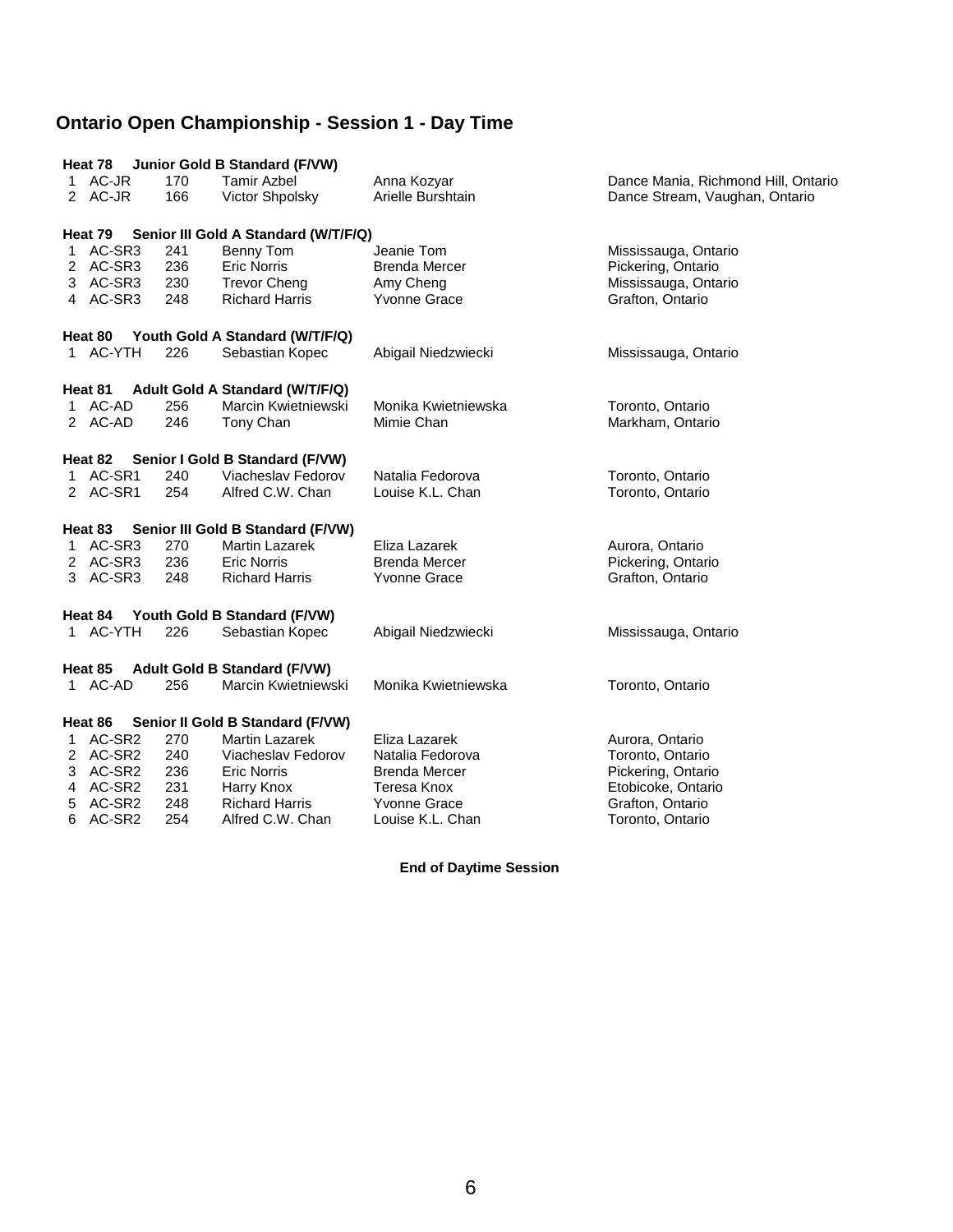## **Ontario Open Championship - Session 2 - Evening**

|                |                  |            | Heat 87 Senior II Pre-Champ Standard (W/T/F/Q)                       |                                        |                                         |
|----------------|------------------|------------|----------------------------------------------------------------------|----------------------------------------|-----------------------------------------|
| 1              | AC-SR2           | 264        | Antal Ronaszeki                                                      | Caroline Ullalkar                      | Mississauga, Ontario                    |
| 2              | AC-SR2           | 260        | Adam Zielinski                                                       | Anita Zielinska                        | Toronto, Ontario                        |
|                | 3 AC-SR2         | 247        | Currie Chan                                                          | Judy Yu                                | Scarborough, Ontario                    |
|                | 4 AC-SR2         | 234        | The Tran                                                             | Jacklyn Tran                           | Vaughan, Ontario                        |
|                | 5 AC-SR2         | 235        | Ignace Wong                                                          | Margaret Wong                          | Brampton, Ontario                       |
|                | 6 AC-SR2         | 224        | Ed Wong                                                              | Jenny Erbei Chen                       | Toronto, Ontario                        |
|                | 7 AC-SR2         | 242        | Thomas May                                                           | Alice Dong                             | Thornhill, Ontario                      |
|                |                  |            |                                                                      |                                        |                                         |
|                | Heat 88          |            | Junior Pre-Champ Standard (W/T/F/Q)                                  |                                        |                                         |
|                | 1 AC-JR          | 168        | Dennis Gluskin                                                       | Anna Perzan                            | Richmond Hill, Ontario                  |
|                | 2 AC-JR          | 157        | Gary Farberov                                                        | Sofia Tchourbanov                      | Maple, Ontario                          |
|                | 3 AC-JR          | 169        | Nicholas Quon                                                        | <b>Shany Marks</b>                     | Richmond Hill, Ontario                  |
|                |                  |            |                                                                      |                                        |                                         |
|                | Heat 89          |            | Senior III Pre-Champ Standard (W/T/F/Q)                              |                                        |                                         |
| 1              | AC-SR3           | 264        | Antal Ronaszeki                                                      | Caroline Ullalkar                      | Mississauga, Ontario                    |
|                | 2 AC-SR3         | 260        | Adam Zielinski                                                       | Anita Zielinska                        | Toronto, Ontario                        |
|                | 3 AC-SR3         | 247        | Currie Chan                                                          | Judy Yu                                | Scarborough, Ontario                    |
|                | 4 AC-SR3         | 235        | Ignace Wong                                                          | Margaret Wong                          | Brampton, Ontario                       |
|                | 5 AC-SR3         | 282        | Vladimir Klimkovitch                                                 | Irena Klimkovitch                      | Ottawa, Ontario                         |
| 6              | AC-SR3           | 242        | Thomas May                                                           | Alice Dong                             | Thornhill, Ontario                      |
|                |                  |            |                                                                      |                                        |                                         |
|                | Heat 90          |            | Senior I Pre-Champ Standard (W/T/F/Q)                                |                                        |                                         |
|                | 1 AC-SR1         | 234        | The Tran                                                             | Jacklyn Tran                           | Vaughan, Ontario                        |
|                | 2 AC-SR1         | 224        | Ed Wong                                                              | Jenny Erbei Chen                       | Toronto, Ontario                        |
| 3              | AC-SR1           | 237        | <b>Scott Ross</b>                                                    | Sarah Williams                         | London, Ontario                         |
|                |                  |            |                                                                      |                                        |                                         |
|                | Heat 91          |            | Adult Pre-Champ Standard (W/T/F/Q)                                   |                                        |                                         |
| 1.             | AC-AD            | 256        | Marcin Kwietniewski                                                  | Monika Kwietniewska                    | Toronto, Ontario                        |
|                |                  |            |                                                                      |                                        |                                         |
|                |                  |            |                                                                      |                                        |                                         |
|                |                  |            |                                                                      |                                        |                                         |
|                | 1 AC-SR4         | 230        | Heat 92 Senior IV Open (Silver-Champ) (W/T/F)<br><b>Trevor Cheng</b> | Amy Cheng                              | Mississauga, Ontario                    |
|                |                  |            |                                                                      |                                        |                                         |
|                | Heat 93          |            | Senior II Championship Standard (W/T/VW/F/Q)                         |                                        |                                         |
| 1.             | AC-SR2           | 228        | Horace Hu                                                            | Agnes Yuan                             | Markham, Ontario                        |
|                | 2 AC-SR2         | 258        |                                                                      | Maybo Yee                              | Richmond Hill, Ontario                  |
|                | 3 AC-SR2         | 222        | David Wong<br>Kevin Yee Loong                                        | Angela Yee Loong                       |                                         |
|                | 4 AC-SR2         | 267        |                                                                      |                                        | Oakville, Ontario                       |
|                | 5 AC-SR2         | 238        | Eagle Leung                                                          | Hannah Ng                              | Toronto, Ontario<br>Toronto, Ontario    |
| 6              |                  |            | Kam Young                                                            | Rosita Young                           |                                         |
| $\overline{7}$ | AC-SR2<br>AC-SR2 | 265<br>245 | Jason Huynh<br><b>Glen Shenton</b>                                   | Linda Huynh<br><b>Isabelle Shenton</b> | Brampton, Ontario<br>Woodstock, Ontario |
|                |                  |            |                                                                      |                                        |                                         |
|                |                  |            | Heat 95 Senior III Championship Standard (W/T/VW/F/Q)                |                                        |                                         |
| 1              | AC-SR3           | 255        | William Lee                                                          | Fiona Tam                              | Toronto, Ontario                        |
| 2              | AC-SR3           | 238        | Kam Young                                                            | Rosita Young                           | Toronto, Ontario                        |
| 3              | AC-SR3           | 283        | Sunny So                                                             | Lina Yu                                | Toronto, Ontario                        |
|                | 4 AC-SR3         | 258        | David Wong                                                           | Maybo Yee                              | Richmond Hill, Ontario                  |
| 5              | AC-SR3           | 227        | Miko Sui                                                             | Michou Jin                             | Scarborough, Ontario                    |
| 6              | AC-SR3           | 267        | Eagle Leung                                                          | Hannah Ng                              | Toronto, Ontario                        |
| 7              | AC-SR3           | 245        | Glen Shenton                                                         | <b>Isabelle Shenton</b>                | Woodstock, Ontario                      |
| 8              | AC-SR3           | 265        | Jason Huynh                                                          | Linda Huvnh                            | Brampton, Ontario                       |
| 9              | AC-SR3           | 222        | Kevin Yee Loong                                                      | Angela Yee Loong                       | Oakville, Ontario                       |
|                | 10 AC-SR3        | 261        | <b>Edmund Lee</b>                                                    | Tina Hon                               | Markham, Ontario                        |
| 11             | AC-SR3           | 282        | Vladimir Klimkovitch                                                 | Irena Klimkovitch                      | Ottawa, Ontario                         |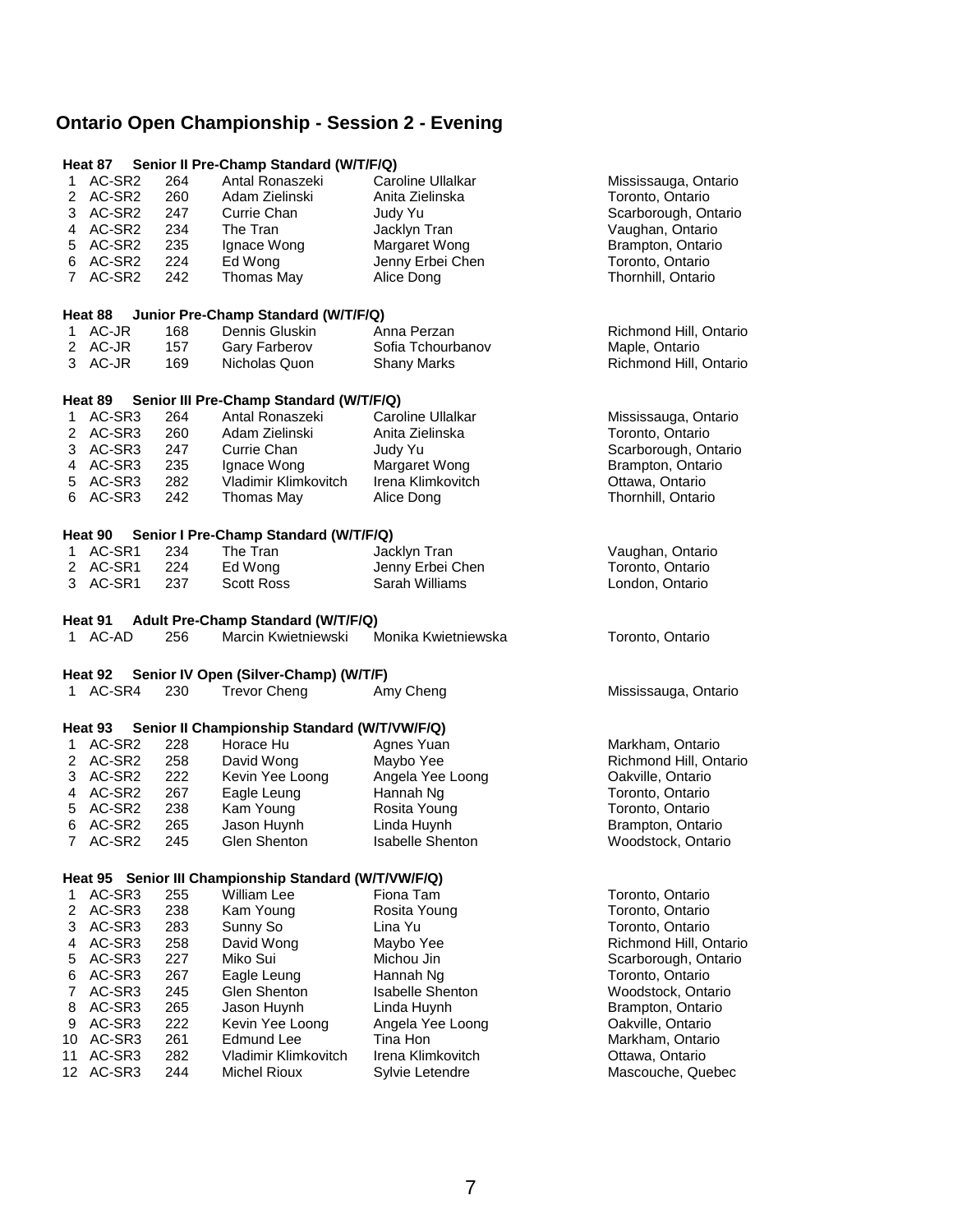## **Ontario Open Championship - Session 2 - Evening**

|    | Heat 96                     |     | Youth Championship Standard (W/T/VW/F/Q)                 |                          |                                     |
|----|-----------------------------|-----|----------------------------------------------------------|--------------------------|-------------------------------------|
|    | 1 AC-YTH                    | 271 | Nikita Babaev                                            | Michelle Bromberg        | Vaughan, Ontario                    |
|    | 2 AC-YTH                    | 233 | Eli Blyuss                                               | <b>Beatrice Oberfeld</b> | Thornhill, Ontario                  |
|    | 3 AC-YTH                    | 272 | Alex Klim                                                | Alexandra Vidinova       | Vaughan, Ontario                    |
|    |                             |     |                                                          |                          |                                     |
|    |                             |     | Heat 97 Senior I Championship Standard (W/T/VW/F/Q)      |                          |                                     |
|    | 1 AC-SR1                    | 255 | William Lee                                              | Fiona Tam                | Toronto, Ontario                    |
|    | 2 AC-SR1                    | 283 | Sunny So                                                 | Lina Yu                  | Toronto, Ontario                    |
|    |                             |     |                                                          |                          |                                     |
|    |                             |     | Heat 98 Senior IV Championship Standard (W/T/VW/F/Q)     |                          |                                     |
|    | 1 AC-SR4                    | 261 | Edmund Lee                                               | Tina Hon                 | Markham, Ontario                    |
|    | Heat 94                     |     | Under 21 Championship Standard (W/T/VW/F/Q)              |                          |                                     |
|    | 1 AC-U21                    | 272 | Alex Klim                                                | Alexandra Vidinova       | Vaughan, Ontario                    |
|    |                             |     |                                                          |                          |                                     |
|    | Heat 99                     |     | Junior Championship Standard (W/T/VW/F/Q)                |                          |                                     |
|    | 1 AC-JR                     | 167 | Leon Shvaitser                                           | Alissa Guissine          | Vaughan, Ontario                    |
|    | 2 AC-JR                     | 168 | Dennis Gluskin                                           | Anna Perzan              | Richmond Hill, Ontario              |
|    | 3 AC-JR                     | 157 | Gary Farberov                                            | Sofia Tchourbanov        | Maple, Ontario                      |
|    | 4 AC-JR                     | 169 | Nicholas Quon                                            | <b>Shany Marks</b>       | Richmond Hill, Ontario              |
|    |                             |     |                                                          |                          |                                     |
|    | <b>Heat 100</b>             |     | <b>Adult Championship Standard</b>                       | (W/T/VW/F/Q)             |                                     |
|    | 1 AC-AD                     | 266 | Patrick Rucinski                                         | Tatiana Veselkina        | Toronto, Ontario                    |
|    | 2 AC-AD                     | 263 | Daniel Studenny                                          | Evgeniya Gorobets        | Toronto, Ontario                    |
|    |                             |     |                                                          |                          |                                     |
|    | <b>Heat 101</b>             |     | Junior Pre-Champ Latin (S/C/R/J)                         |                          |                                     |
|    | 1 AC-JR                     | 168 | Dennis Gluskin                                           | Anna Perzan              | Richmond Hill, Ontario              |
|    | 2 AC-JR                     | 170 | <b>Tamir Azbel</b>                                       | Anna Kozyar              | Dance Mania, Richmond Hill, Ontario |
|    | 3 AC-JR                     | 169 | Nicholas Quon                                            | <b>Shany Marks</b>       | Richmond Hill, Ontario              |
|    |                             |     |                                                          |                          |                                     |
|    | <b>Heat 102</b>             |     | Senior I Pre-Champ Latin (S/C/R/J)                       |                          |                                     |
|    | 1 AC-SR1                    | 234 | The Tran                                                 | Jacklyn Tran             | Vaughan, Ontario                    |
|    |                             |     |                                                          |                          |                                     |
|    | <b>Heat 103</b>             |     | Senior II Pre-Champ Latin (S/C/R/J)                      |                          |                                     |
|    | 1 AC-SR2                    | 260 | Adam Zielinski                                           | Anita Zielinska          | Toronto, Ontario                    |
|    | 2 AC-SR2                    | 234 | The Tran                                                 | Jacklyn Tran             | Vaughan, Ontario                    |
|    | <b>Heat 104</b>             |     | Junior Championship Latin (S/C/R/P/J)                    |                          |                                     |
|    | 1 AC-JR                     | 167 | Leon Shvaitser                                           | Alissa Guissine          | Vaughan, Ontario                    |
|    | 2 AC-JR                     | 168 | Dennis Gluskin                                           | Anna Perzan              | Richmond Hill, Ontario              |
|    | 3 AC-JR                     | 169 | Nicholas Quon                                            | <b>Shany Marks</b>       | Richmond Hill, Ontario              |
|    |                             |     |                                                          |                          |                                     |
|    | <b>Heat 105</b>             |     | Youth Championship Latin (S/C/R/P/J)                     |                          |                                     |
| 1. | AC-YTH                      | 271 | Nikita Babaev                                            | Michelle Bromberg        | Vaughan, Ontario                    |
|    | 2 AC-YTH                    | 268 | Victor Isakov                                            | Ines de la Roca          | Toronto, Ontario                    |
|    | 3 AC-YTH                    | 272 | Alex Klim                                                | Alexandra Vidinova       | Vaughan, Ontario                    |
|    |                             |     |                                                          |                          |                                     |
|    | <b>Heat 106</b>             |     | Senior I Championship Latin (S/C/R/P/J)                  |                          |                                     |
|    | 1 AC-SR1                    | 240 | Viacheslav Fedorov                                       | Natalia Fedorova         | Toronto, Ontario                    |
|    |                             |     |                                                          |                          |                                     |
|    | <b>Heat 107</b><br>1 AC-SR3 | 267 | Senior III Championship Latin (S/C/R/P/J)<br>Eagle Leung | Hannah Ng                | Toronto, Ontario                    |
|    |                             |     |                                                          |                          |                                     |